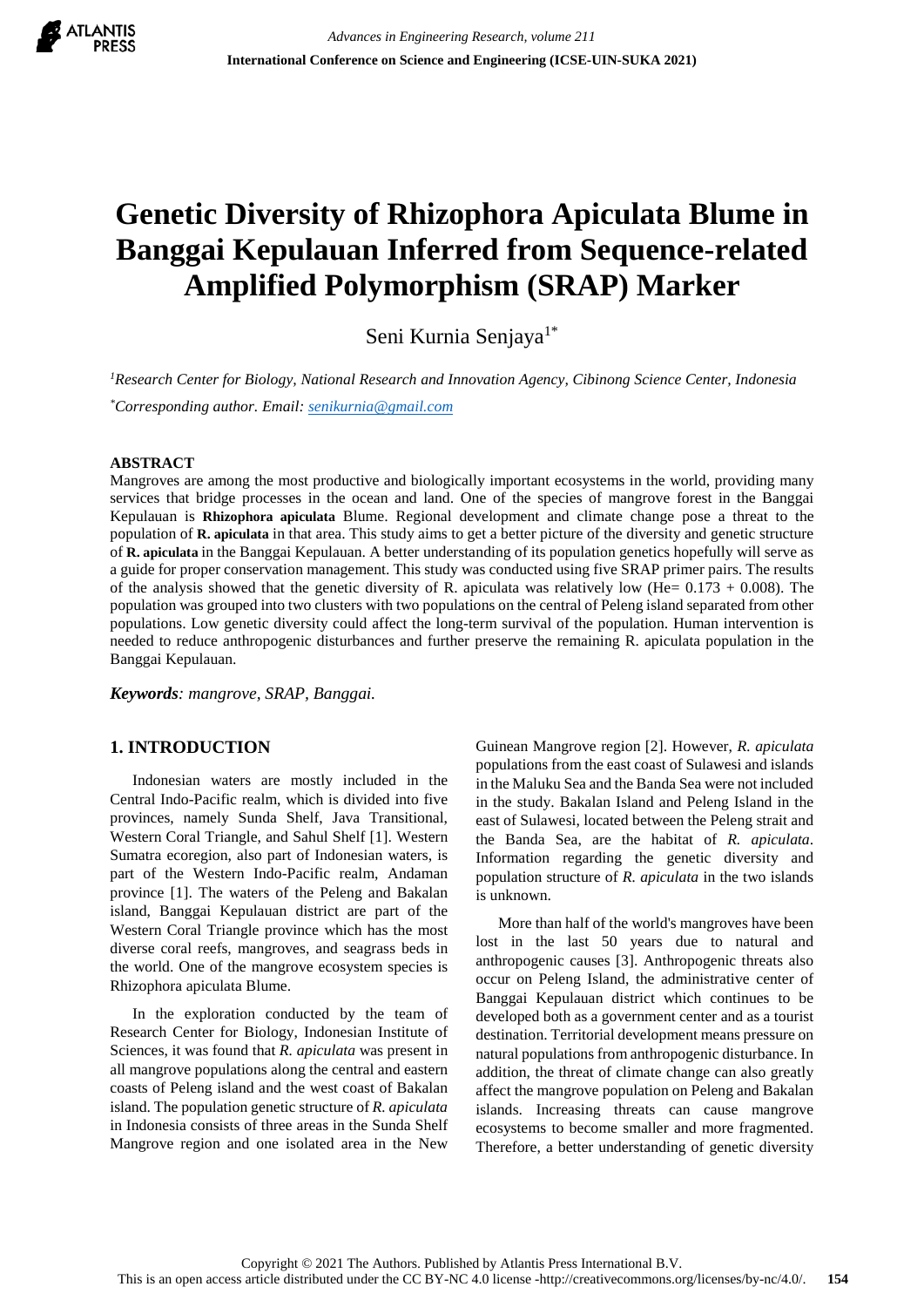and population genetic structure of mangrove species such as *R. apiculata* is essential for identifying vulnerable populations and appropriate management that can be done.

Genetic diversity and population genetic structure of *R. apiculata* in this study were analyzed using Sequence-related amplified polymorphism (SRAP) markers. SRAP markers belong to a targeted group of fingerprint markers. The markers are multilocus and produced semi-randomly and target multiple sequence regions in the genome [4].

## **2. METHODS**

#### *2.1. Plant Sample*

A total of 49 individuals of *R. apiculata* was sampled from six natural populations along the coast of Banggai Kepulauan district: five populations in Peleng island and one population in Bakalan island (Figure 1). Leaf materials from 5 to 11 trees for each population were collected (Table 1) between June and July 2019. Medium aged, healthy leaves were cut into small pieces and stored in a tea bag before being placed in a zip-lock plastic bag filled with silica gel. Voucher specimens were also collected and stored at the Herbarium Bogoriense.



**Figure 1.** Sampling site of Rhizophora apiculata populations in Banggai Kepulauan.

**Table 1.** Genetic diversity of six Rhizophora apiculata populations

| Population    | Locality | Sam<br>ple<br>Size | He              | Ī               | PPI.  | Gst   | usin<br>Nm;n |
|---------------|----------|--------------------|-----------------|-----------------|-------|-------|--------------|
| Tatakalai     | Peleng   | 8                  | $0.138 + 0.019$ | $0.222 + 0.028$ | 51.43 |       | amo          |
| Bakalan       | Bakalan  | 5                  | $0.128 + 0.022$ | $0.194 + 0.032$ | 37.14 |       | shar         |
| Binuntuli     | Peleng   | 8                  | $0.094 + 0.016$ | $0.158 + 0.025$ | 42.86 |       | 10,0         |
| Mansamat      | Peleng   | 7                  | $0.191 + 0.020$ | $0.302 + 0.036$ | 67.14 |       | Carl         |
| Ambelang      | Peleng   | 11                 | $0.142 + 0.022$ | $0.216 + 0.042$ | 45.71 |       | was          |
| Koyobunga     | Peleng   | 10                 | $0.091 + 0.020$ | $0.140 + 0.037$ | 32.86 |       | Subs         |
| Species level |          | 49                 | $0.173 + 0.014$ | $0.292 + 0.019$ | 97.14 | 0.274 | sube         |
|               |          |                    |                 |                 |       |       |              |

 $He = Nei's gene diversity; I = Shannon's information index; PPL =$ percentage of polymorphic; GST = population differentiation value;  $Nm =$  estimated gene flow. Values are shown as mean  $\pm$  SE

#### *2.2. DNA Isolation and Amplification*

Total DNA was isolated from the silica-dried leaves following the *GeneAid Plant Genomic DNA Mini KIT* (GeneAid) protocol. A total of 25 primer pairs resulting from the combination of 5 forward primers (Me1, Me2, Me3, Me4, Me5) and 5 reverse primers (Em1, Em2, Em3, Em4, Em5) [5] were screened. The polymerase chain reaction (PCR) was performed in 15 µL of reaction mixture containing 10 ng DNA template, 7.5 µL [GoTaq®](https://www.promega.com/resources/protocols/product-information-sheets/g/gotaq-green-master-mix-m712-protocol/) Green Master Mix [\(Promega\),](https://www.promega.com/resources/protocols/product-information-sheets/g/gotaq-green-master-mix-m712-protocol/) and 2 µM of both forward primer and reverse primer. The PCR program for amplification was set following [5] with pre-denaturation at 95°C for 5 min, five cycles of denaturation at 95°C for 1 min, annealing at 35°C for 1 min and extension at 72°C for 1 min followed by 35 cycles of denaturation at 95°C for 1 min, annealing at 50°C for 1 min and extension at 72°C for 1 min, ended by a final extension at 72°C for 5 min. The PCR products were electrophoresed in 1.5% agarose gel for 90 min at 100 V, and then visualized by the staining is using GelRed Nucleic Acid Gel Stain (Biotium).

#### *2.3. Data Analysis*

10,000 followed by 100,000 Markov Chain Monte Carlo (MCMC) iterations. The optimum number of K - Subsequently, each individual was assigned to each Bands produced in agarose gel were scored as 1 (present) or 0 (absent) manually and using the Image Lab 6.01 (Bio-Rad) software. Data were calculated using the POPGENE version 1.32 [6] software to calculate the percentage of polymorphic loci (PPL), Nei's genetic diversity (He), Shannon information index (I), and the genetic coefficient of differentiation (GST). We also analysed the levels of genetic differentiation in *R. apiculata* populations using Analysis of Molecular Variance (AMOVA) which were determined by GenAlEx 6.5 [7]. Gene flow among populations was estimated indirectly using the formula  $Nm = 0.5$  (1-GST)/GST (Slatkin and Barton, 1989). To infer the populations' genetic structure, we applied a model-based Bayesian clustering method using STRUCTURE 2.3.4 [8]. Dataset was explored  $\frac{N_{\text{w}}}{N_{\text{w}}}$  the admixture model, which can detect structure among populations that are potentially similar due to shared ancestry or migration, with a burn-in length of was calculated using the ΔK method of [9]. subpopulation by running STRUCTURE with the optimum K value, burn-in length of 10,000, and run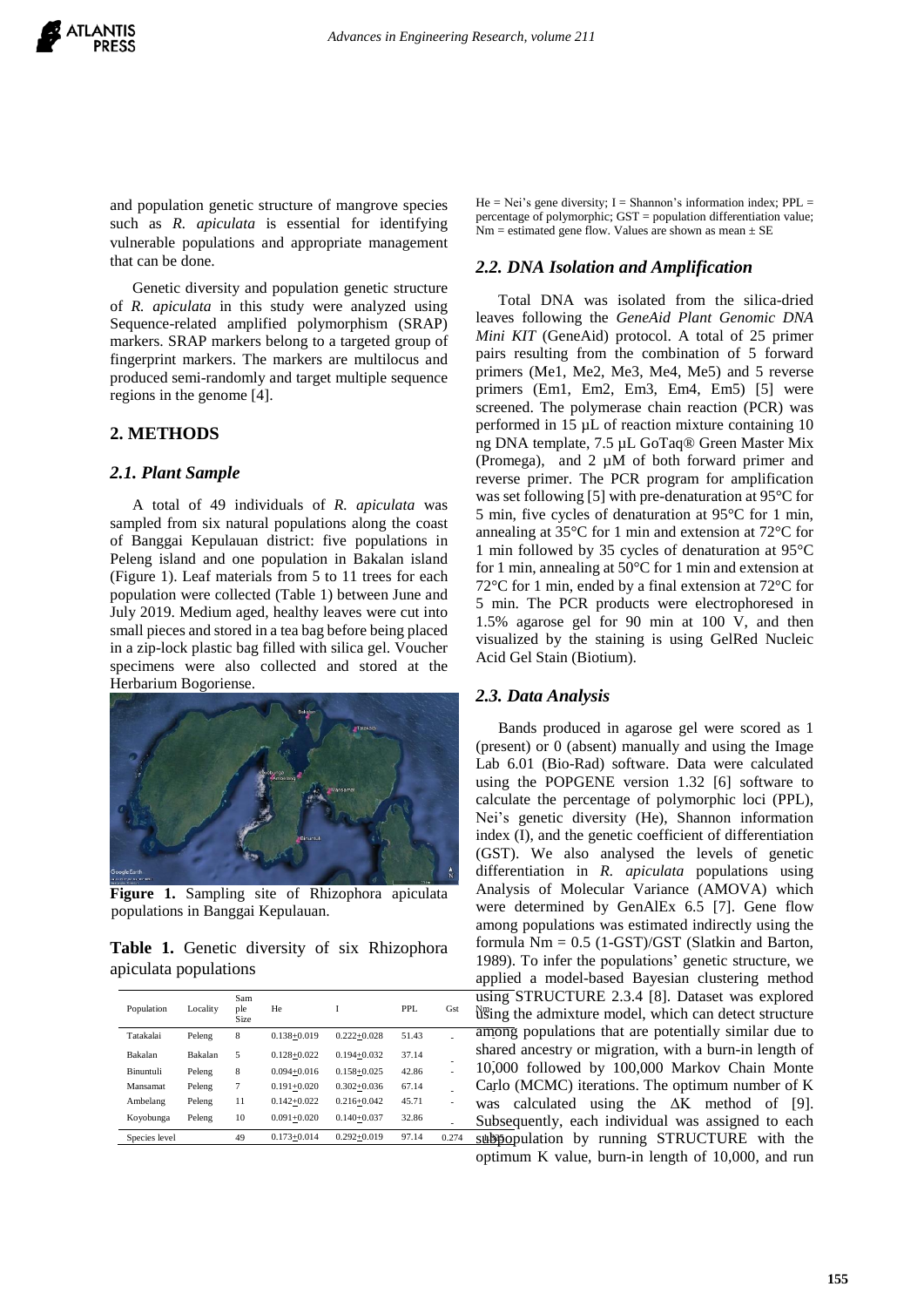length of 100,000 MCMC replications. Additionally, to complement population structure analysis, a UPGMA dendrogram was constructed based on population Nei and Li's distances using Mega X [10].

## **3. RESULT AND DISCUSSION**

Based on the screening of the 25 SRAP primer combinations, five primer pairs produced polymorphic bands (Table 2). The primers produced 70 bands, of which 97.14% were polymorphic.

**Table 2.** Primer pairs and sequences

| Primer pair | DNA sequence $(5^{\circ}-3^{\circ})$ |  |  |  |  |
|-------------|--------------------------------------|--|--|--|--|
| Me1/Em3     | TGAGTCCAAACCGGATA/GACTGCGTACGAATTGAC |  |  |  |  |
| Me4/Em3     | TGAGTCCAAACCGGACC/GACTGCGTACGAATTGAC |  |  |  |  |
| Me5/Em2     | TGAGTCCAAACCGGAAG/GACTGCGTACGAATTTGC |  |  |  |  |
| Me5/Em3     | TGAGTCCAAACCGGAAG/GACTGCGTACGAATTGAC |  |  |  |  |
| Me5/Em4     | TGAGTCCAAACCGGAAG/GACTGCGTACGAATTTGA |  |  |  |  |

Within each population, He ranged from 0.091  $\pm$ 0.020 to 0.191  $\pm$  0.020, I ranged from 0.140  $\pm$  0.037 to  $0.302 \pm 0.036$  (from the lowest to the highest) and PPL ranged from 32.86% to 67.14% (Table 1). The highest and the lowest genetic diversity were observed in the Mansamat  $(He=0.191+0.020)$  and Koyobunga  $(He=0.091+0.020)$  populations, respectively. At the species level, He is  $0.173 \pm 0.014$  and I is  $0.292 \pm 0.019$ . The genetic diversity of *R. apiculata* in the Banggai Kepulauan district was relatively low. Low genetic diversity was also observed in *R. apiculata* population in the Greater Sunda Islands (He=  $0.378 \pm 0.014$ ) [2], North Sulawesi (He =  $0.451 \pm 0.083$ ), Tarakan (0.447  $\pm$  0.068) [11], and Peninsular Malaysia (He = 0.352) [12]. The proportion of genetic variation distributed among populations (GST) was estimated at 0.274, indicating 72.6% of the total genetic variability was distributed within the population. The level of gene flow (Nm) among populations was estimated to be 1.325. AMOVA analysis (Table 3) showed significant and high variation within populations ( $p < 0.001$ ). A total of 77% of the variation was distributed within populations and 23% of the total variation was partitioned among populations.

**Table 3.** Analysis of molecular variance of 6 populations of Rhizophora apiculata

| Source of<br>variation | df | SS              | MS     | Est. Var. | %    |
|------------------------|----|-----------------|--------|-----------|------|
| Among Pops             | 5  | 147.259         | 29,452 | 2.578     | 23%  |
| <b>Within Pops</b>     | 43 | 371.517         | 8.640  | 8.640     | 77%  |
| Total<br>$ -$          | 48 | 518,776<br>---- | $\sim$ | 11.218    | 100% |

 $df =$  degrees of freedom;  $SS =$  sums of squares;  $MS =$  mean squares

The Bayesian approach was used to analyse the population structure and the results showed that *R. apiculata* in Banggai Kepulauan consist of two clusters (Figure 2). One cluster (green) consists of individuals originated from Tatakalai, Bakalan, Mansamat, and Binuntuli. Meanwhile, another cluster (red) consists of individuals that originated from Koyobunga and Ambelang (Figure 3). UPGMA tree was constructed based on population genetic distance. The analysis resulted in a dendrogram with two clades. Clades from UPGMA were congruent with clusters produced using STRUCTURE. Based on UPGMA dendogram, clade I consists of Tatakalai, Bakalan, Mansamat and Bintuntuli populations. Meanwhile, clade II consists of Koyobunga and Ambelang populations (Figure 4).



**Figure 2.** Structure estimation number of clusters for K values ranging from 1 to 10, based on delta K values

Genetic diversity is influenced by several factors. Important factors that are often considered to influence the level of genetic diversity are evolutionary history, biological traits, and mating systems. Outcrossing species usually have a much higher level of genetic diversity than selfing species [13]. *Rhizophora* species self-compatible and predominantly windpollinated [14]. The breeding system of *R. apiculata* can be defined as mixed mating or predominantly outcrossing [11]. However, the mating system is not the only factor that shapes the genetic diversity of *R. apiculata*. Genetic diversity in mangroves is also strongly influenced by pollination and propagules dispersal. Mangrove distribution is a combination of aquatic and terrestrial processes in which propagules are dispersed by sea currents and pollination occurs with the help of insects [15]. While pollination by insects is generally intrapopulation, light mangrove propagules remain viable in the water for long periods.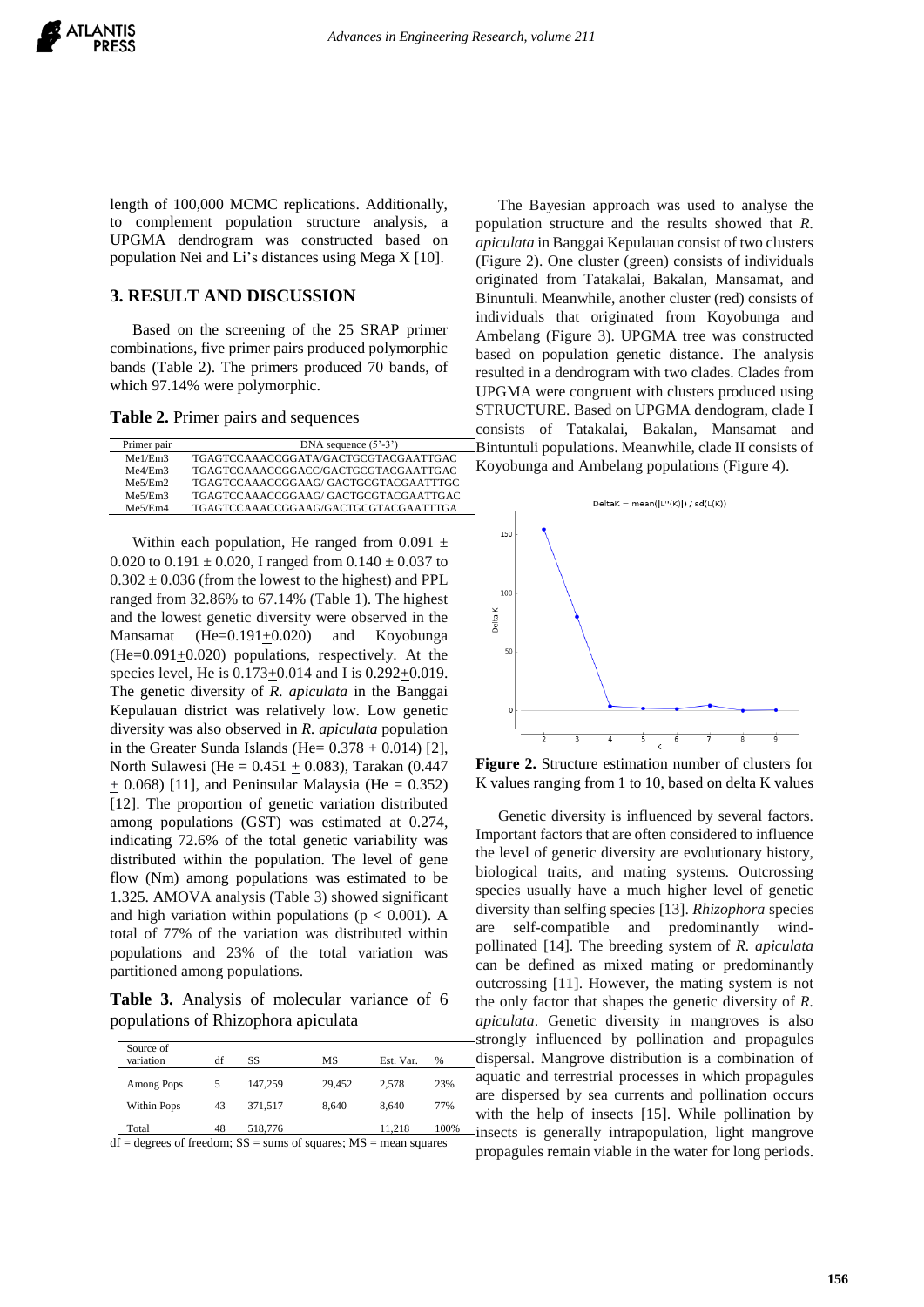Therefore, they have the potential to be carried by ocean currents to other populations [16]. This propagule distribution allows for gene flow from one population to another and is therefore expected to result in a high level of population connectivity and a small genetic structure over long distances.



**Figure 3.** Population structure of 49 Rhizophora apiculata individuals for  $K = 2$  with 10 iterations and a burn-in length of 10,000 and a run length of 100,000 Markov Chain Monte Carlo replications



**Figure 4.** Unweighted pair-group method of averages dendrogram of Rhizophora apiculata populations based on Nei's and Li's genetic distance

The estimated gene flow (Nm) of *R. apiculata* in the Banggai Kepulauan is 1.32. The Nm value of more than 1 means there is enough gene flow to negate the effects of genetic drift [17]. Even though the estimated gene flow is high, structuring occurred in *R. apiculata* in Banggai Kepulauan which are divided into two clusters and the most variation occurs within the population. Two separate populations, Ambelang and Koyobunga are located on the central of Peleng island. The separate cluster could indicate the species has a different ancestral or from the same ancestral but is isolated due to the existence of barriers. We suspect the dysconnectivity between the two clusters might be due to barriers such as ocean circulations, wind, large distances, longevity, and land barriers. However, in this study we were unable to identify the exact reason

for structuring. Other studies have shown that mangrove propagules tend not to spread too far from their point of release. A study in the *Avicenna marina* has shown that propagule distribution is spatially limited and the presence of a significant deficiency in propagule distribution presents a strong barrier to gene flow [18]. The Central American Isthmus acts as a very strong barrier to gene flow in populations of *R. mangle* and A. *germinans* on the Caribbean and Pacific coasts of Panama [19].

## **4. CONCLUSION**

Given that populations with a lack of genetic diversity often exhibit a greater risk of extinction, the low genetic diversity of *R. apiculata* in Banggai Kepulauan may reduce its fitness and affect its longterm survival. As anthropogenic disturbances continue to occur, the survival of the population is threatened. Populations with high genetic diversity deserve high priority for conservation but other populations must also be protected considering their ecological functions as a habitat for other organisms.

#### **ACKNOWLEDGMENT**

This research is part of the Biological Resource Management for the Outermost Small Island Project funded by the Research Center for Biology - LIPI. We would like to thank the Banggai Kepulauan Regency Government and the Banggai Kepulauan Environmental Service for all their assistance during field activities. We also thank the Plant Ecology research team (Kusuma Rahmawati and M. Syarifudin Hidayatullah) who have played a role in sample collection.

#### **REFERENCES**

- [1] M. D. Spalding et al., "Marine Ecoregions of the World : A Bioregionalization of Coastal and Shelf Areas," Bioscience, vol. 57, no. 7, pp. 573–583, 2007.
- [2] A. F. Yahya et al., "Genetic variation and population genetic structure of Rhizophora apiculata (Rhizophoraceae) in the Greater Sunda Islands, Indonesia using microsatellite markers," J Plant Res, vol. 127, pp. 287–297, 2014, doi: 10.1007/s10265-013-0613-z.
- [3] C. Giri et al., "Status and distribution of mangrove forests of the world using earth observation